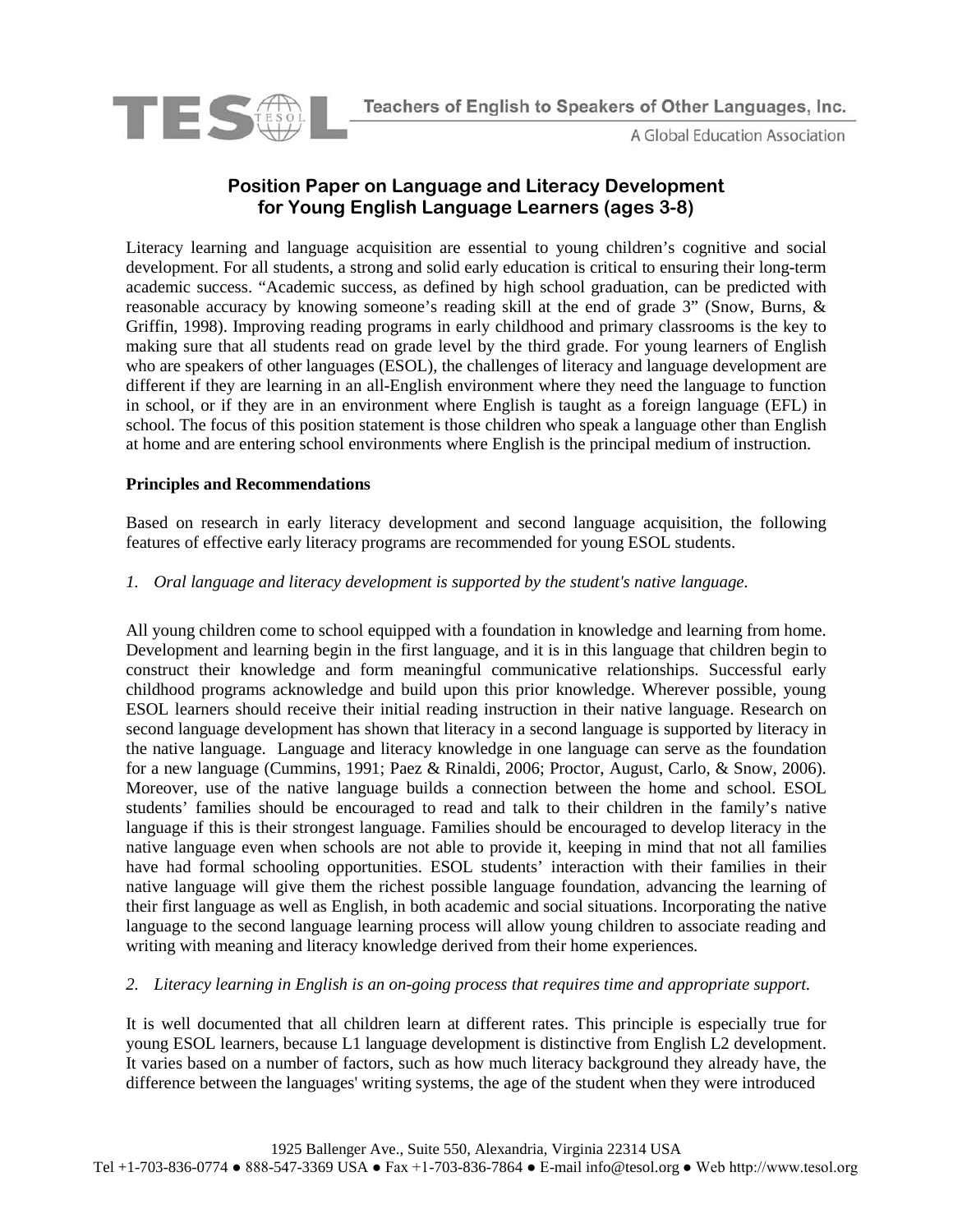to schooling in English, and the nature of the demands (i.e., are they learning English as a subject in Qatar vs. going to second grade in Australia where all the subjects are taught in English). Contrary to what was once believed, ESOL learners can begin to develop literacy in English while they are still acquiring English (Hudelson, 1989). Literacy, cognitive, and conceptual development of ESOL students should be interlaced. However, even once they begin literacy instruction in English, ESOL learners will still need to continually develop their English proficiency. Oral or social language proficiency, which can be achieved within 2–3 years, should not be equated with academic proficiency or literacy in a language. Academic language develops over time, with repeated exposures to content and experiences and can take between 5 and 7 years (Cummins, 1991). Therefore, accountability systems that hold teachers and schools responsible for the English literacy development of ESOL learners in an unrealistic time frame may, in the long run, hinder the students' chances for academic success.

## *3. Instruction and materials are culturally and developmentally appropriate.*

ESOL students who are at the early stages of schooling (ages 4–8) need to experience developmentally appropriate instruction that will help them acquire oral and written language proficiency in one or more languages. Developmentally appropriate practices require knowledge of child development including language and literacy learning, knowledge of students' strengths and needs, and knowledge of students' social and cultural context (Bredekamp & Copple, 1997). This kind of instruction engages children in meaningful interactions with adults, other children, concrete materials, and print materials. The materials that are used for young ESOL students need to be comprehensible, that is, designed to meet their linguistic and cultural needs as well as their developmental, cognitive, and social needs. In developmentally appropriate classrooms, students spend most of their time in rich language environments in which they observe, touch, listen, talk, and interact. Early reading and writing instruction is initially (ages 3–5) largely informal, playful, and based on oral language activities and personal experiences and can effectively incorporate the content areas. Instructors should limit activities that typically challenge the attention span of young learners, such as sitting quietly and listening for long periods, and printing neatly on fine-lined paper. More formal instruction in reading and writing is gradually introduced (ages 6–8), although emphasis on oral language activities, personal experiences, and learning through the content areas continue to be some of the most effective means of making instruction comprehensible for ESOL students. Standards-based instruction, as described in *PreK–12 English Language Proficiency Standards*  (TESOL, 2006), *Integrating the ESL Standards Into Classroom Practice: Grades Pre-K–2 (*TESOL, 2001), and *Paper to Practice: Using the TESOL ELP Standards in PreK–12 Classrooms* (TESOL, 2009) should be incorporated into developmentally appropriate practices.

# *4. Literacy programs are meaning-based and balanced.*

ESOL learners need to understand why people read and write in order to be motivated to excel in their own literacy development. A preponderance of instruction focusing on the development of isolated skills such as phonics and reading fluency does not foster overall reading comprehension for ESOL students. For these students, reading comprehension is advanced when such skill instruction is connected to language that is comprehensible to them and firmly grounded in experiences with whole texts. A balanced literacy program will teach both reading and writing skills within the context of meaningful interactions with texts that elicit students' emotional and intellectual responses to ideas, characters, and events. Such texts should represent the variety of texts people have access to in their daily lives (i.e., newspapers, letters, directions, recipes, various forms of literature) to provide students with an accurate knowledge of the possibilities available to them for either reading or writing. Exposure to variety is key for ESOL students, as they may not only be learning a new language but a new culture as well. Using children's literature from a wide variety of cultural backgrounds will be a key part of such a program and will ensure that ESOL students feel included and represented. Writing experiences should also be varied and teach students to write in different genres across content areas. Effective literacy programs seek both literacy and content development,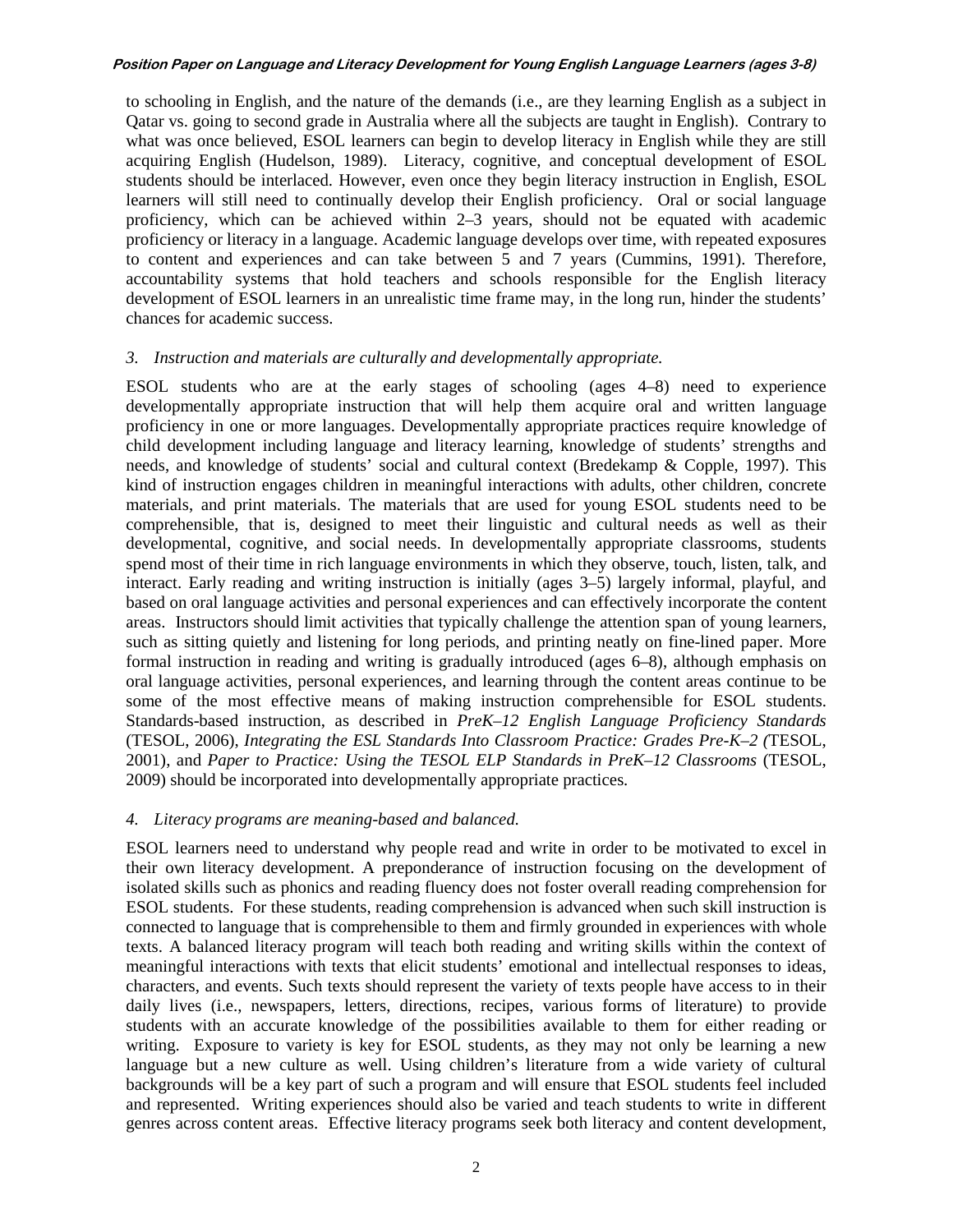assert that students within the program are learning the same content as native-English-speaking children, and look beyond the classroom for literacy experiences.

## *5. Assessment is reliable, valid, and ongoing.*

A variety of formal and informal tools should be used to accurately assess the literacy development of young ESOL learners. These tools should be culturally and developmentally appropriate as well as connected to the instruction and curriculum of the classroom. Models that are culturally responsive and operate within a collaborative structure such as Response to Intervention (RTI) provide a fair assessment context. Culturally responsive systems are grounded in the belief that ESOL students can excel academically. Such models use universal screening, tiered instructional delivery, and continuous progress monitoring systems in both languages when warranted. Specifically, a variety of formal and informal tools should be used to accurately assess the literacy development of young ESOL learners. Teachers should be aware that errors on assessments of English literacy skills can be developmental in nature and will disappear over time as students acquire English language proficiency. By continually using reliable, valid, and fair assessments, teachers are able to modify their instruction and tailor it to the individual needs of ESOL learners. Gathering classroom data through a variety of assessments on an ongoing basis, as described in *Scenarios for ESL Standards-Based Assessment* (TESOL, 2001), keeps teachers apprised of student progress toward the attainment of ESL standards.

# *6. Professional preparation and development is continually provided for educators regarding linguistic and cultural diversity.*

The presence of English language learners and culturally diverse classrooms—long a characteristic only of major cities—is more and more becoming the norm throughout the country (Capp, R., Fix, M., Murray, J., Ost, J., Passel, J.S. & Herwantoro, S., 1995). In order to face the challenges that come with a diverse classroom, *all* educators and administrators need to have both pre- and in-service training opportunities in linguistic and cultural diversity, and in principles of first and second language development. It is also critical for early childhood educators to understand the linguistic and cultural backgrounds of their students in order to facilitate learning and build cross-cultural understandings with their students' families.

Preparing all teachers as well as teacher educators on the principles of second language and literacy development and effective instructional practices to engage ESOL learners can favorably impact the education of ESOL students (Brisk, 2008; Menyuk & Brisk, 2005).

# **Summary**

The quality of education young children receive in their first years of schooling (ages 3–8) is often a critical indicator of their long-term academic success. Early literacy and language development are interlaced with social and cognitive development and are vital elements in the education of young children. For ESOL learners, the complexities involved with literacy and language development are compounded by the fact that they must be achieved in a language other than their native language, and often before they are literate in that language. Successful early childhood programs build upon the knowledge that young learners bring from home, and for young ESOL learners, this knowledge is learned and expressed in their native language.

Research on second language development has shown that literacy in a second language is supported by literacy in the native language. Language and literacy knowledge in one language can serve as the foundation for a new language.

Differences between social and academic language need to be recognized and addressed by all teachers that ESOL students encounter. In other words, all teachers need to understand that social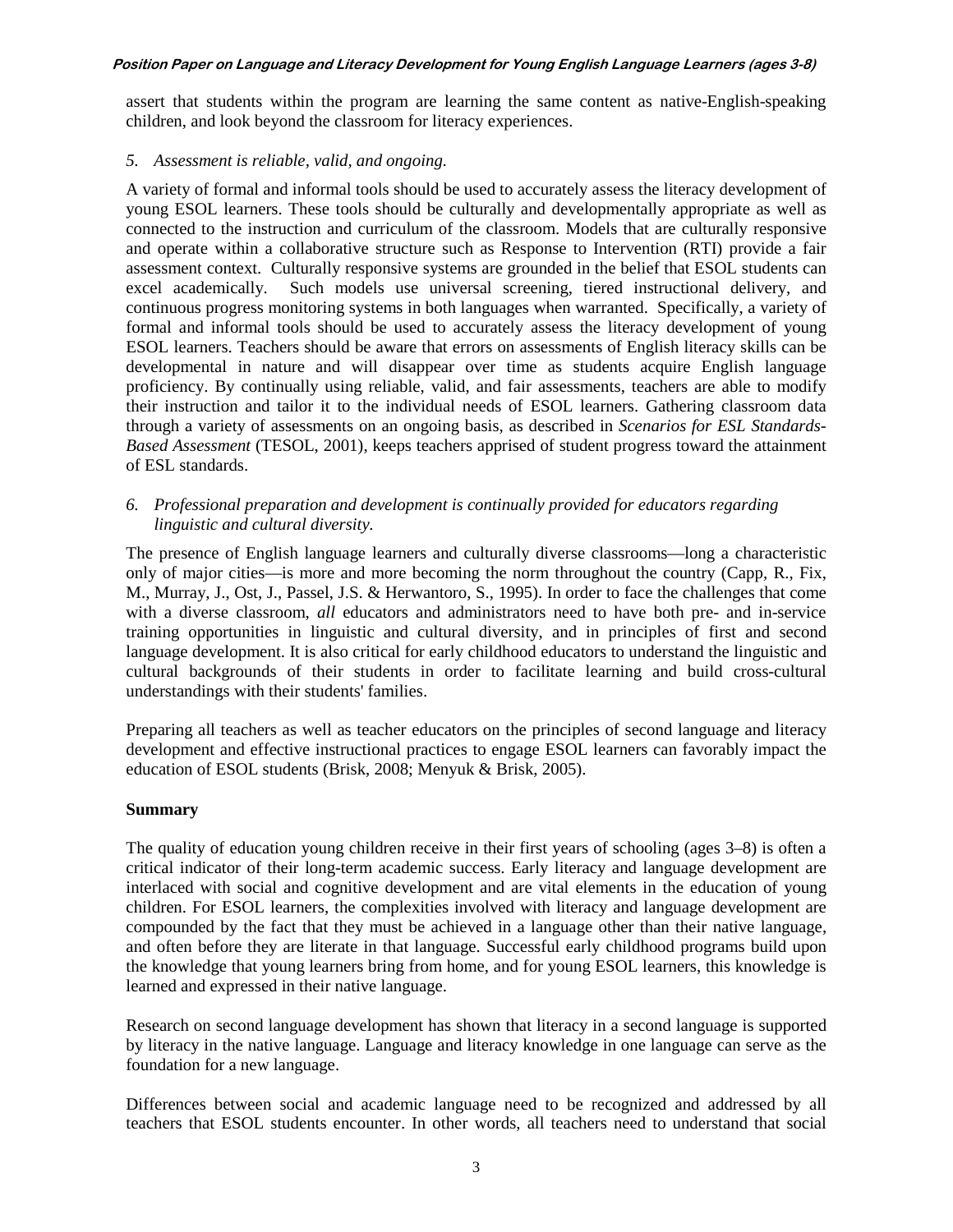language is based principally on familiar and often concrete concepts, whereas academic language is more linguistically complex, often involving abstract concepts, and is embedded into new cognitive information and topics. As a result, teachers, administrators, and families should understand that social language skills may develop within 2–3 years, as compared to full academic proficiency in a second language, which is more literacy dependent and can take 5–7 years to develop (Collier, V. P., 1989; Cummins, J., 1984). Arbitrary time limits for mainstreaming ESOL learners should not be placed on programs. Acquisition of language, particularly academic language, continues through education. Therefore, all teachers should view themselves as teachers of the English language and engage students in multimodal activities that include speaking, listening, reading, and writing within their content-area instruction to support students' success in English.

Instruction and materials should be appropriate in terms of developmental characteristics and language proficiency. Effective literacy programs maintain a balanced focus on both literacy and content development. In order to measure young learners' progress, a variety of formal and informal tools should be used that are reliable, valid, and fair. Most important, early childhood educators, just as their peers in K–12 education, need to receive pre- and in-service training on the importance of linguistic and cultural diversity as well as the foundations of second language learning for children from ages 3*–*8 so that they can meet the needs and challenges of their diverse classrooms.

#### *References and Resources*

- August, D., & Shanahan, T. (2006). *Developing literacy in second-language learners: Report of the national literacy panel on language-minority children and youth*. Mahwah, NJ: Lawrence Erlbaum.
- Bredekamp, S., & Copple, C. (1997). *Developmentally appropriate practice in early childhood programs.* Washington, DC: National Association for the Education of Young Children.
- Brisk, M.E. (Ed.). (2008). *Language, culture, and community in teacher education*. Mahwah, N.J.: Lawrence Erlbaum Associates (for the American Association of Colleges for Teacher Education).
- Capp, R., Fix, M., Murray, J., Ost, J., Passel, J. S., & Herwantoro, S. (1995). *The new demography of America's schools: Immigration and the No Child Left Behind Act*. Washington, DC: The Urban Institute.
- Cummins, J. (1991). Interdependence of first- and second-language proficiency in bilingual children. In E. Bialystok (Ed.), *Language processing in bilingual children* (pp. 70*–*89). Cambridge: Cambridge University Press.
- Echevarria, M. E., Vogt, J., & Short, D. J. (2007). *Making content comprehensible for English learners: The SIOP model* (3<sup>rd</sup> ed.). Boston, MA: Pearson, Allen & Bacon.
- ERIC Clearinghouse for Languages and Linguistics. (2000). *What early childhood teachers need to know about language*. Washington, DC: Author. ERIC Digest. Retrieved November 5, 2001, from http://www.cal.org/ericcll/digest/0007bredekamp.html
- Fitzgerald, J. (2006). Multilingual writing in preschool through  $12<sup>th</sup>$  grade: The last 15 years. In C. A. MacArthur, S. Graham, and J. Fitzgerald (Eds.), *Handbook of writing research* (pp. 337*–*354). New York: The Guilford Press.
- Fuchs, D, Fuchs, L. S., Compton, D. L., Bouton, B., Caffrey, E., & Hill, L. (2008). Dynamic assessment as responsiveness to intervention: A scripted protocol to identify young at-risk readers. In Council for Exceptional Children (Ed.), *Responsiveness to intervention: A collection*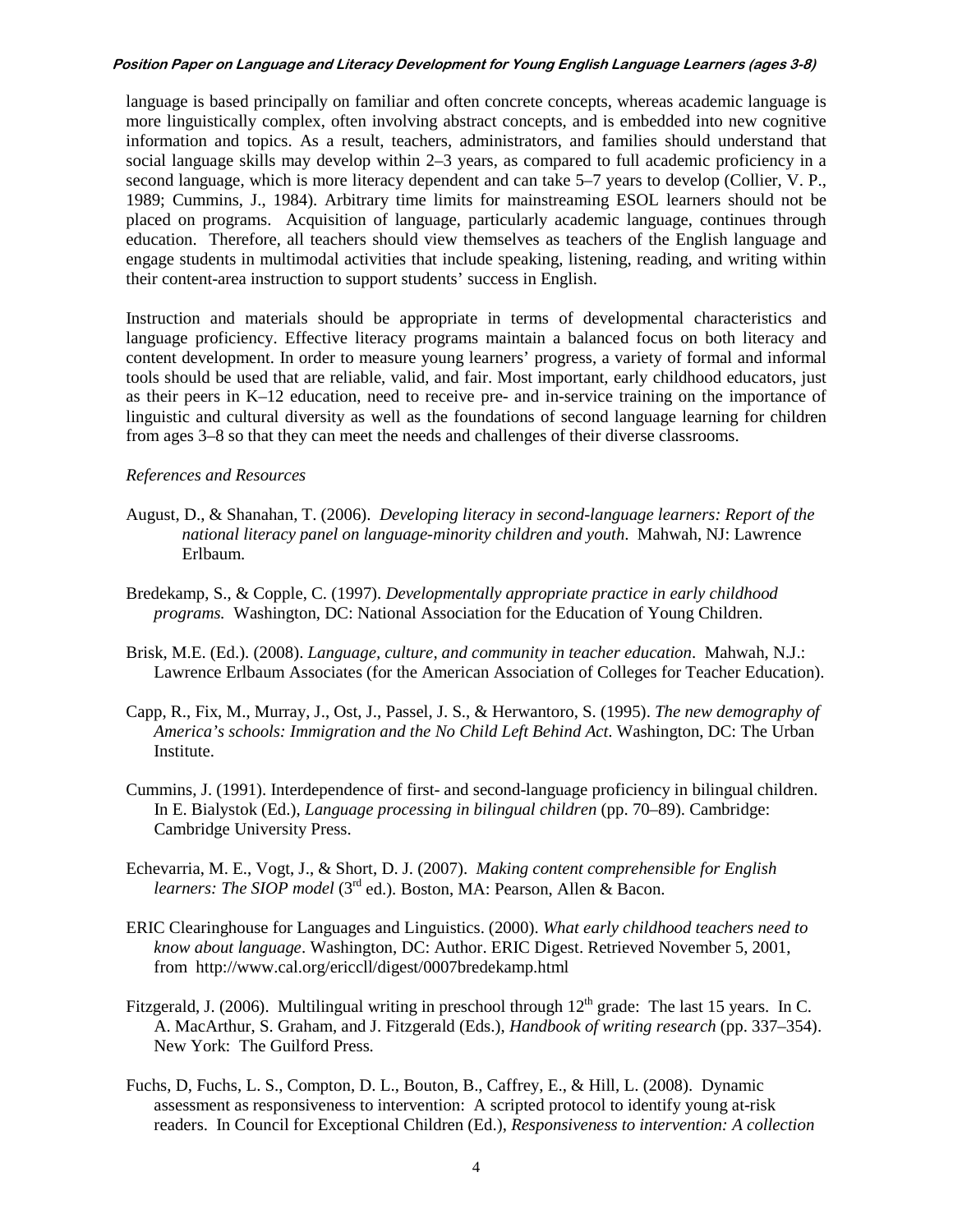*of articles from Teaching Exceptional Children* (pp. 79*–*89). Arlington, VA: Author.

- Garcia, G. E. (2000). Bilingual children's reading. In M. L. Kamil, P. B. Mosenthal, P. D. Pearson, & R. Barr (Eds.), *Handbook of reading research* (Vol. III, pp. 813*–*834). Mahwah, NJ: Erlbaum.
- Genesee, F., Paradis, J., & Crago, M. B. (2004). *Dual language development and disorders: A handbook on bilingualism & second language learning*. Baltimore, MD: Paul Brooks.
- Gottlieb, M., Katz, A., & Ernst-Slavit, G. (2009) *Paper to practice: Using the tesol elp standards in prek–12 classrooms*. Alexandria, VA: TESOL.
- Hinkel, E. (Ed.). (2005). *Handbook of research in second language teaching and learning.* Mahwah, NJ: Lawrence Erlbaum Associates.
- Hudelson, S. (1989). *Write on: Children writing in ESL*. Englewood Cliffs, NJ: Prentice Hall Regents
- International Reading Association (IRA). (2001). *Second-language literacy instruction*. Newark, DE: Author.
- International Reading Association (IRA) & National Association for the Education of Young Children. (1998). *Learning to read and write: Developmentally appropriate practices for young children.* Newark, DE: Author.
- Institute of Education Science (2007). *Effective literacy and English language instruction for English learners in the elementary grades.* Washington, DC: author. Available at http://ies.ed.gov/ncee/wwc/pdf/practiceguides/20074011.pdf
- McLaughlin, B. (1995). *Fostering second language development for young children: Principles and practices.* Washington, DC: National Center for Research on Cultural Diversity and Second Language Learning and the Center for Applied Linguistics*.*
- Menyuk, P., & Brisk, M.E. (2005). *Language development and education: Children with varying language experience*. Hampshire, UK: Palgrave MacMillan.
- National Association for the Education of Young Children (NAEYC). (2009). *Where we stand on responding to linguistic and cultural diversity*. Washington, DC: Author. http://www.naeyc.org/files/naeyc/file/positions/diversity.pdf
- National Association for the Education of Young Children (NAEYC). (1995). *Responding to linguistic and cultural diversity: Recommendations for the education of young children.* Washington, DC: Author. Available at <http://www.naeyc.org/files/naeyc/file/positions/PSDIV98.PDF>
- National Center for Research on Cultural Diversity and Second Language Learning. (1995). *Fostering second language development in young children*. Washington, DC: ERIC Clearinghouse for Languages and Linguistics/Center for Applied Linguistics. ERIC Digest. Retrieved November 5, 2001, from http://www.cal.org/ericcll/digest/ncrcds04.html.
- Neuman, S. B., & Roskos, K. A. (Eds.). (1998). *Children achieving: Best practices in early literacy*. Newark, DE: International Reading Association.